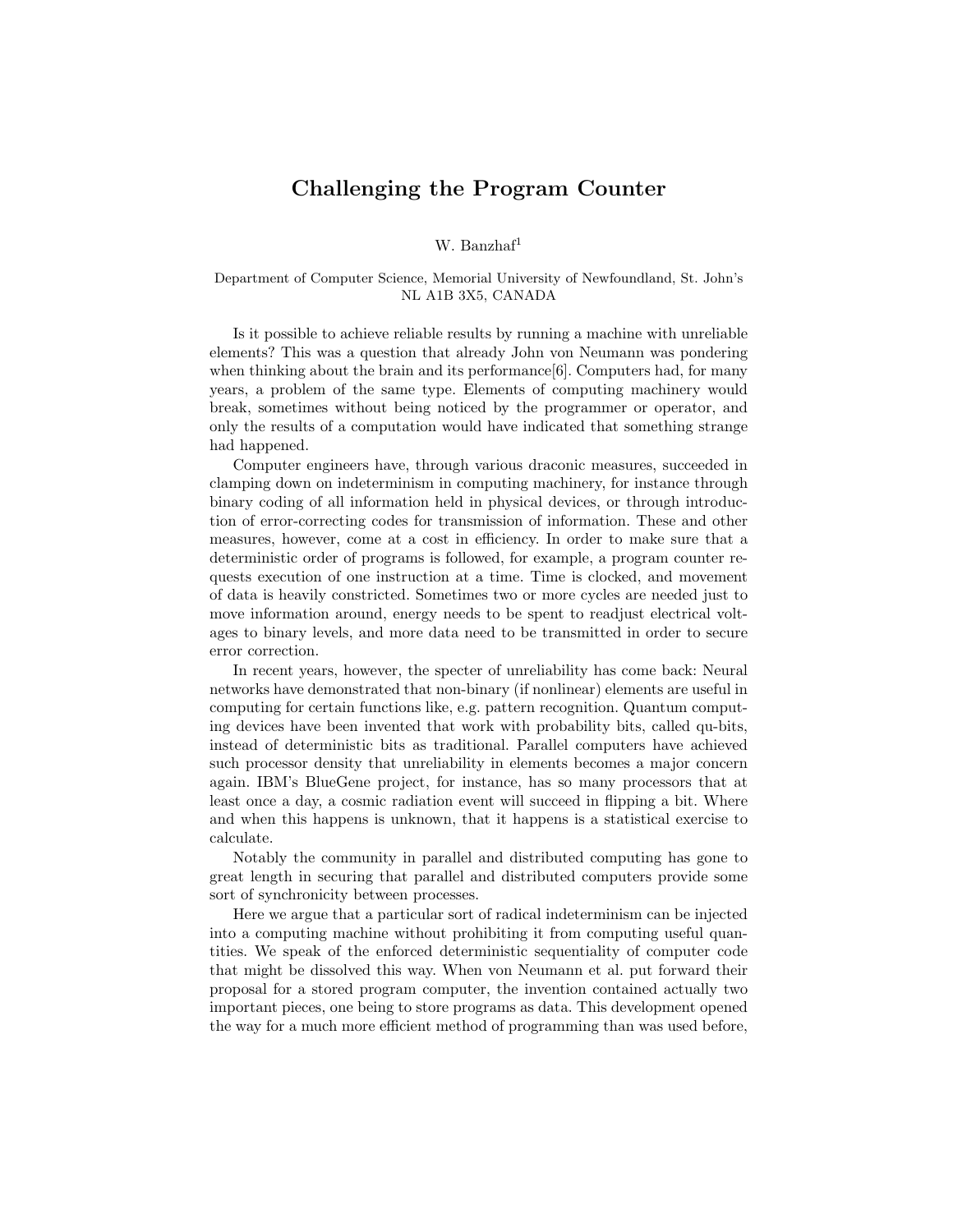and - at the same time - allowed for self-modifying code. The second aspect of the invention, however, frequently underestimated in its impact, was the program counter which would control execution of code residing in memory by providing the address of the next instruction in memory.

It is the behavior of the program counter that we want to challenge here, bringing it more in line in its behavior with execution of processes in the natural world. There, synchronicity is the effect of a highly intricate and complex construction, whereas at the lowest level of processes, things happen asynchronously. Is possible to have a system without deterministic execution control? In the framework of artificial chemistries [3], an area recently sprung up to study algorithms that model and simulate chemical reaction systems for various purposes, the answer is yes.

A program counter might randomly select from a multi–set of instructions, where a repetition of instructions is allowed to appear in memory locations. Computing would be understood as the transformation from input to output. This would be different from executing a prescribed sequence of computational steps. Instead, instructions from the multi–set  $I = \{I_1, I_2, I_3, I_2, I_3, I_1, ...\}$  would be drawn in random order to produce a transformation result. In this way the sequential order usually associated with the notion of an algorithm would be dissolved. How can such an arrangement be able to produce useful results? Under the reign of a programming method that banks on its stochastic character, Genetic Programming [2], it turns out that results can still be useful.

A program in this sense is thus not a sequence of instructions but rather an assemblage of instructions that can be executed in arbitrary order. By randomly choosing one instruction at a time, the program proceeds through its transformations until a predetermined number of instructions has been executed. Different multi-sets can be considered different programs, whereas different passes through a multi–set can be considered different behavioral variants of a single program.

Because instructions are drawn randomly in the execution of the program, it is really the concentration of instructions that matters most. It is thus expected that "programming" of such a system requires the proper choice of concentrations of instructions, similar to what is required from the functioning of living cells, where at each given time many reactions happen simultaneously but without a need to synchronicity.

Systems of this kind substitute the rigidity of sequentiality with the flexiblity of pattern-based processing. In our particular example, the patterns are provided by input and output addresses of register/memory locations used to fetch and store results from the execution of instructions. This way, instructions are connected by data flow, not by sequence, and sequentiality is only introduced if appropriate patterns have been set up in the "programming" phase.

There are a number of advantages of systems like this.

- 1. They are nature analogues;
- 2. There is no need for synchronicity;
- 3. There is scalable accuracy, more computation results in more accurate results;